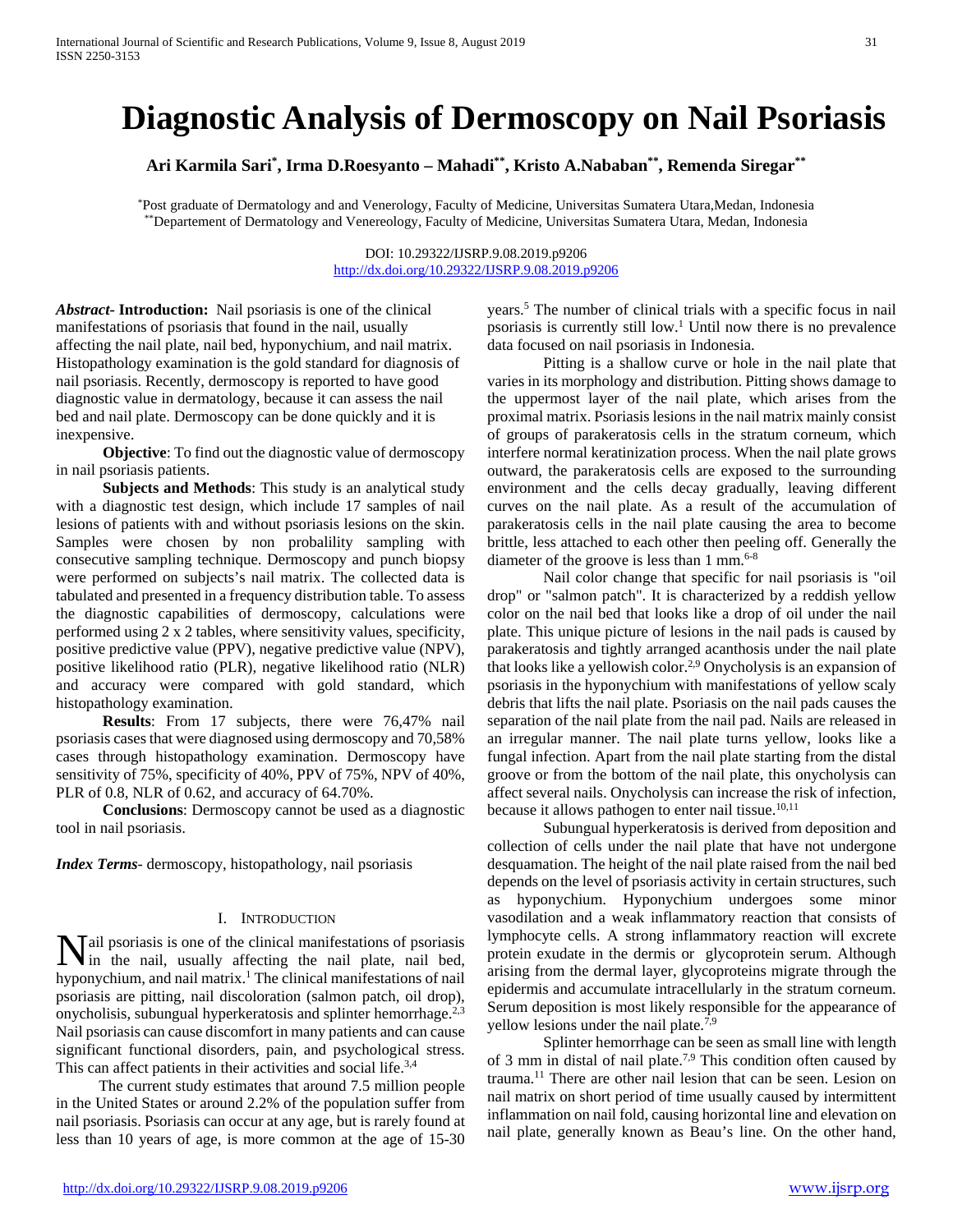lesion on nail matrix in long period of time can cause onychorrhexis.

The gold standard examination to diagnose nail psoriasis is through histopathological examination. Other additional examination that can be used is dermoscopy.9 Dermoscopy is a non-invasive procedure using a magnifying tools called a dermatoscope.<sup>12</sup> The use of dermoscopy in nail psoriasis is to detect abnormalities in nail bed and nail plates. This examination is also thought to substitute for histopathological examination in diagnosis of nail psoriasis. Dermoscopy can be quickly done and it is inexpensive. Also, it can help to diagnose nail psoriasis in clinically atypical cases.6,9 Dermoscopy has recently been known as an effective tool in diagnosing nail diseases.42 This can be seen from several studies using dermoscopy in viewing images and enforcing nail psoriasis using dermoscopy.13,14

## II. METHODS

This study is an analytical study with a diagnostic test design with 17 samples of nail lesions with psoriasis lesions on the skin and without psoriasis lesions on the skin. Samples were chosen by non probalility sampling with consecutive sampling technique. Dermoscopy and punch biopsy were performed on the nail matrix of the sample. The collected data is tabulated and presented in the form of a frequency distribution table. To assess the diagnostic capabilities of drmoscopy, calculations were performed using 2 x 2 tables, where sensitivity values, specificity, positive predictive value (PPV), negative predictive value (NPV), positive likelihood ratio (PLR), negative likelihood ratio (NLR) and accuracy compared with gold standard, which is histopathological examination.

### III. RESULTS

In this study, an examination of patients with nail disorders was performed in patients with nail lesions, in psoriasis and non-psoriasis patients with total of 17 subjects. All research subjects undergone history taking, physical examination, dermatology, dermoscopy and histopathology. The collected datas were then tabulated and analyzed statistically.

The most common clinical features of nails in 17 subjects was onycholysis (46.6%), while the least was splinter hemorrhage (20%) (table 1). From dermoscopic examination, the most frequent findings was pitting (58.8%), while the least was subungual. hyperkeratosis (33.3%) (table 2)

**TABLE 1.** THE FREQUENCY DISTRIBUTION OF THE STUDY SUBJECTS  $(N = 17)$  NAIL LESIONS WITH PSORIASIS LESIONS ON THE SKIN AND WITHOUT

| <b>PSORIASIS LESIONS ON THE SKIN BASED ON</b> |   |            |  |  |  |
|-----------------------------------------------|---|------------|--|--|--|
| <b>CLINICAL MANIFESTATION.</b>                |   |            |  |  |  |
| <b>Clinical</b>                               | n | Percentage |  |  |  |
| manifestation                                 |   |            |  |  |  |
| Onycholysis                                   |   | 46,6%      |  |  |  |
| Pitting                                       | 6 | 40 %       |  |  |  |
| Beau's lines                                  | 5 | 33,3%      |  |  |  |
| Subungual                                     | 5 | 33,3%      |  |  |  |
| hyperkeratosis                                |   |            |  |  |  |
| Salmon patch                                  |   | 26,6%      |  |  |  |
| Splinter hemorrhage                           | 3 | 20%        |  |  |  |

| <b>TABLE 2. FREQUENCY DISTRIBUTION OF RESEARCH</b> |    |            |  |  |  |
|----------------------------------------------------|----|------------|--|--|--|
| <b>SUBJECTS WITH NAIL LESIONS BASED ON</b>         |    |            |  |  |  |
| <b>DERMOSCOPY RESULT</b>                           |    |            |  |  |  |
| <b>Clinical</b>                                    | n  | Percentage |  |  |  |
| manifestation                                      |    |            |  |  |  |
| Pitting                                            | 10 | 58,8%      |  |  |  |
| Onycholysis                                        |    | 46,6%      |  |  |  |
| Beau's line                                        |    | 46,6%      |  |  |  |
| Splinter hemorrhage                                |    | 46,6%      |  |  |  |
| Salmon patch                                       | 5  | 33,3%      |  |  |  |
| Subungual                                          | 5  | 33,3%      |  |  |  |
| hyperkeratosis                                     |    |            |  |  |  |

According to several literatures, there are patterns that can be found in accordance with the clinical manifestations of nail psoriasis. Dermoscopy can be useful in evaluating the shape of lesions in nail psoriasis patients in cases without typical nail lesions and its findings can be varied depending on the nail unit involved. Dermoscopy can be useful to differentiate onycholysis caused by onychomycosis, nail psoriasis and trauma onycholysis15,16 (Table 3). Onycholysis in onychomycosis can appear as multiple longitudinal striae of the same or different colors (can be yellow, white, brown, etc.) in nail plate. This is caused by reflection, invasion of the fungal colonies and subungual debris.<sup>17</sup> Onycholosis caused by trauma can be seen in the proximal part there is no limit either in the form of lines or erythematous areas. In nail psoriasis, on the proximal edge appears an area with erythematous lines surrounding the onycholysis.15

| <b>TABLE 3. FREQUENCY DISTRIBUTION OF CLINICAL</b> |    |            |  |  |  |  |  |
|----------------------------------------------------|----|------------|--|--|--|--|--|
| MANIFESTATION AND DERMOSCOPY IN NAIL               |    |            |  |  |  |  |  |
| LESIONS WITH PSORIASIS ON THE SKIN AND             |    |            |  |  |  |  |  |
| WITHOUT PSORIASIS ON THE SKIN.                     |    |            |  |  |  |  |  |
|                                                    |    |            |  |  |  |  |  |
| <b>Dermoscopy</b>                                  | n  | percentage |  |  |  |  |  |
| Nail psoriasis                                     | 13 | 76,47%     |  |  |  |  |  |
| Onychomycosis                                      |    | 17,64%     |  |  |  |  |  |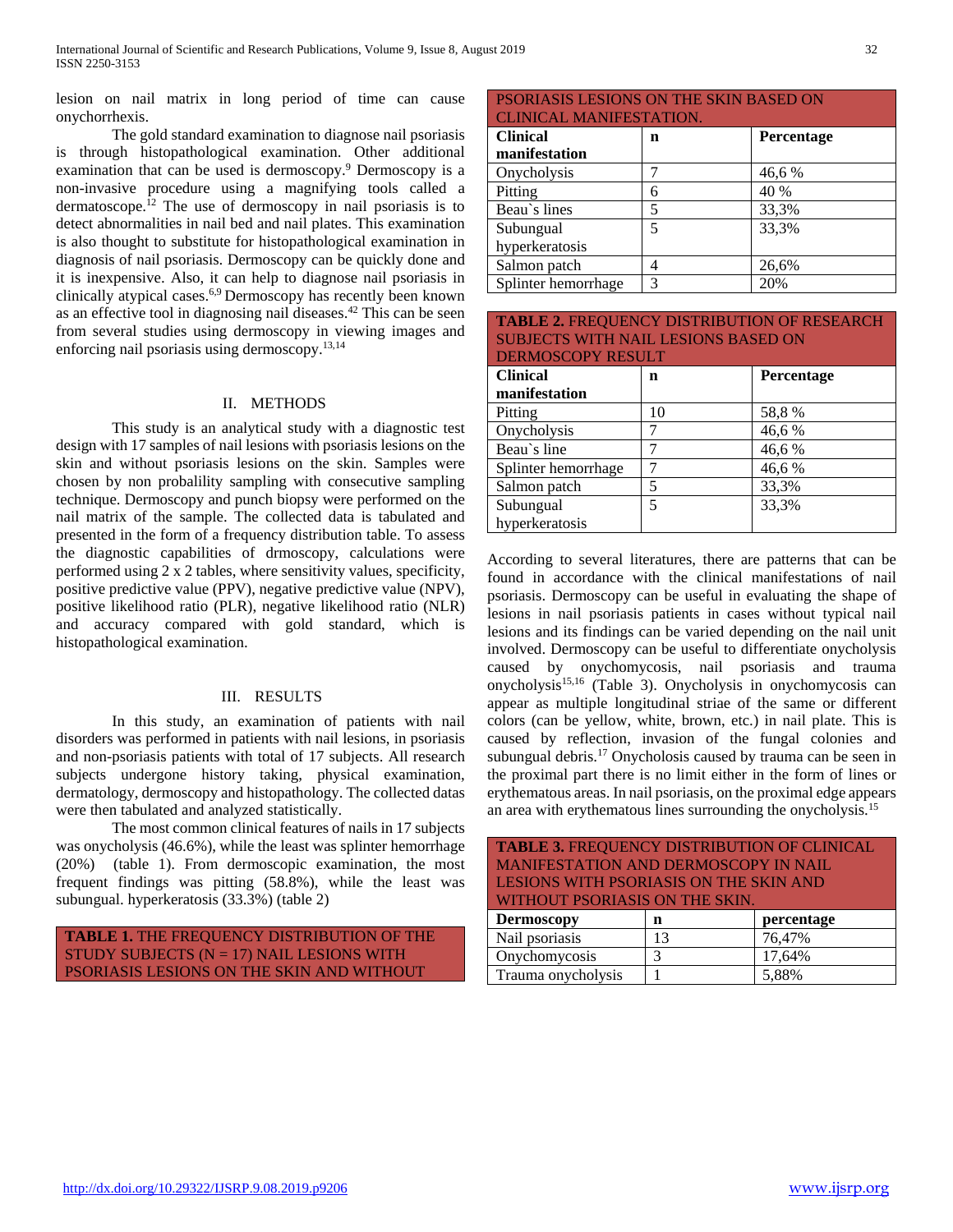|                |                |                          |                          |                          |                | TABEL 4. FREQUENCY DISTRIBUTION OF HISTOPATHOLOGICAL EXEMINATION. |                |                          |                          |                          |
|----------------|----------------|--------------------------|--------------------------|--------------------------|----------------|-------------------------------------------------------------------|----------------|--------------------------|--------------------------|--------------------------|
| No             | <b>Hype</b>    | Dil                      | <b>Munro</b>             | <b>Hype</b>              | Ach            | Infilt-                                                           | Spo            | <b>Sero</b>              | <b>Perivas</b>           | Confir                   |
|                | $r-$           | at-                      | abcess                   | $r-$                     | an-            | rates of                                                          | ng-            | <b>us</b>                | cu-lar                   | m                        |
|                | kerat          | ion                      | (polym                   | gran                     | tosi           | inflam-                                                           | iosi           | exud                     | lympho                   | diagno                   |
|                | osis           | of                       | ononuc                   | ulosis                   | $\mathbf{s}$   | matory                                                            | $\bf{s}$       | ate                      | cyte/ne                  | stic                     |
|                | and            | blo                      | lear                     |                          |                | cells                                                             |                |                          | utro-                    | psorias                  |
|                | para           | od                       | exocyt                   |                          |                |                                                                   |                |                          | phil                     | is                       |
|                | kerat          | vess                     | osis)                    |                          |                |                                                                   |                |                          | infiltrat                |                          |
|                | osis           | els                      |                          |                          |                |                                                                   |                |                          | es                       |                          |
| P <sub>1</sub> | $+$            | $\overline{a}$           | $\overline{\phantom{a}}$ | $+$                      | $+$            | $+$                                                               | $\sim$         | $\blacksquare$           | $+$                      | Yes                      |
| P2             | ÷,             | L.                       | ÷,                       | ÷,                       | ÷,             | $^{+}$                                                            |                | ÷,                       | $^{+}$                   |                          |
| P <sub>3</sub> | $+$            | $\overline{a}$           | $\overline{\phantom{a}}$ | $\blacksquare$           | $+$            | $^{+}$                                                            | $\blacksquare$ | $\overline{a}$           | $^{+}$                   | Yes                      |
| P <sub>4</sub> | $\ddot{}$      | $\frac{1}{2}$            | ÷                        | $\overline{\phantom{a}}$ | $+$            | $^{+}$                                                            | $+$            | $\overline{\phantom{0}}$ | $+$                      | Yes                      |
| P <sub>5</sub> | $^{+}$         | $\overline{a}$           | ÷                        | ÷                        | $\overline{a}$ | ÷                                                                 |                | ÷,                       | $\overline{a}$           | $\overline{\phantom{0}}$ |
| P <sub>6</sub> | $^{+}$         | $\overline{\phantom{a}}$ | ÷,                       | $^{+}$                   | ÷,             | ÷,                                                                | $\blacksquare$ | $\overline{a}$           | $\overline{a}$           |                          |
| P7             | $+$            | $\overline{a}$           | ÷,                       | ÷,                       | $+$            | $+$                                                               | $+$            | $\overline{a}$           | $+$                      | Yes                      |
| P <sub>8</sub> | $^{+}$         | $\overline{a}$           | $\overline{a}$           | $^{+}$                   | $+$            | $\overline{a}$                                                    | $\blacksquare$ | $\frac{1}{2}$            | $\overline{\phantom{a}}$ | ÷.                       |
| P <sub>9</sub> | $\ddot{}$      | $\overline{a}$           | $^{+}$                   | $^{+}$                   | $\ddot{}$      | $\overline{\phantom{0}}$                                          | $+$            | $\overline{\phantom{a}}$ | $+$                      | Yes                      |
| P10            | $\ddot{}$      | $\overline{a}$           | ÷,                       | $\ddot{}$                | $\ddot{}$      | $\ddot{}$                                                         |                | ÷,                       | $+$                      | Yes                      |
| P11            | $^{+}$         | $\overline{a}$           | $\overline{a}$           | $^{+}$                   | $^{+}$         | $^{+}$                                                            |                | $\frac{1}{2}$            | $+$                      | Yes                      |
| P12            | $+$            | ÷,                       | $\overline{\phantom{a}}$ | $^{+}$                   | $\ddot{}$      | $^{+}$                                                            | $\overline{a}$ | $\overline{a}$           | $^{+}$                   | Yes                      |
| P13            | $+$            | $\overline{a}$           | $\overline{a}$           | $^{+}$                   | $+$            | $^{+}$                                                            | $\sim$         | ÷,                       | $+$                      | Yes                      |
| P14            |                | ÷,                       | $\overline{\phantom{a}}$ | $\overline{a}$           | $^{+}$         | $^{+}$                                                            | $+$            | $\overline{a}$           | $^{+}$                   | Yes                      |
| P15            | $^{+}$         | $\overline{a}$           | $\overline{\phantom{a}}$ | $^{+}$                   | $+$            | $^{+}$                                                            | $\blacksquare$ | $\overline{a}$           | $+$                      | Yes                      |
| P16            | $\overline{a}$ | $\overline{\phantom{m}}$ | ÷,                       | $^{+}$                   | $\ddot{}$      | ÷,                                                                | $\sim$         | ÷,                       | $\overline{a}$           |                          |
| P17            | $+$            | $\overline{a}$           | ÷,                       | $^{+}$                   | $\ddot{}$      | ÷,                                                                | $\blacksquare$ | $\overline{a}$           | $+$                      | Yes                      |
| $\mathbf n$    | 15             | $\Omega$                 | $\mathbf{1}$             | $\overline{11}$          | 14             | 11                                                                | $\overline{5}$ | $\mathbf{0}$             | 13                       | 12                       |
| $\frac{0}{0}$  | 88,23          | 0%                       | 5,88%                    | 64,70                    | 82,3           | 64,70%                                                            | 29,4           | 0%                       | 76,47%                   | 70,58%                   |
|                | $\%$           |                          |                          | $\%$                     | 5%             |                                                                   | 1%             |                          |                          |                          |

In this study, the most common histopathological features were hyperkeratosis with parakeratosis of 88.23% and the least was munro abscess 5.88%.

Dermoscopy examination to detect nail psoriasis compared with histopathological examination as the gold standard has a diagnostic test sensitivity of 75%, which means the ability of the dermoscopy device to determine that a positive lesion of nail psoriasis is 75%. Specificity value was 40%, positive predictive value was 75%, negative predictive value was 40%, positive likelihood ratio was 0.8, negative likelihood ratio 0.62 and the accuracy of dermoscopy for nail psoriasis was 64.70%.

## **IV. CONCLUSIONS**

Through this study, we found that sensitivity, specificity, PPV, NPV. PLR, NLR and accuracy values of dermoscopy were low. Therefore, we concluded that dermoscopy could not be used as a diagnostic tool to replace histopathological examination. We suggest to perform similar study in multicenter setting.

#### **REFERENCES**

[1] Keyes AA, Scher RK, Poindexter, Nendedkar MA. Psoriasis of the nails. In: Koo JYM, Levin EC, Leon A, Wu JJ, Lebwohl MG, editors. Mild to moderate psoriasis. 3thEd. New York: Taylor & Francis Group; 2008: 181-96

- [2] Tan EST, Chong WS, Tey HL. Nail psoriasis. Am J Clin Dermatol 2012; 13(6): 375-388
- [3] Kyriakou A, Patsatsi A, Sotiriadis D. Detailed analysis of specific nails psoriasis features and their correlations with clinical parameters: a crosssectional study
- [4] Klaassen KMG, Kerkhof VD, Pasch MC. Nail psoriasis, the unknown burden of disease. JEADV. 2014: 28; 1690-1695
- Gudjonsson JE, Elder JT. Psoriasis. . In: Goldsmith LA, Katz SI, Gilchrest  $[5]$ BA, Paller AS, Leffel DJ, Wolff K, editors. Fitzpatrick's Dermatology in General Medicine. 8th Ed. New York: McGraw-Hill Companies; 2012: 197-231
- [6] Farias DC, Tosti A, Chiacchio ND, Hirata SH. Dermoscopy in nail psoriais. Scielo, 2010:85
- Jiaravuthisan MM, Sasscville D, Vender RB, Murphy F, et.all. Psoriasis of  $[7]$ the nail: anatomy, pathology, clinical presentation, and a review of the literature on therapy. J m Acad Dermatol. 2007. Vol 57.1
- Richert B, Caucanas M, Andre J. Diagnosis using nail matrix. Dermato Clin.  $[8]$ 2015: 243-255
- [9] Dogra A, Arora AK. Nail psoriasis; the journey so far. Indian Journal of Dermatology 2014; 59(4)
- [10] Perera E. Sinclair R. Diagnosis using the nail bed and hyponychium. Dermatol Clin. 2015; (33): 257-263
- [11] McGonagle D, Fontana NP, Tan AL, Benjamin M. Nailing down the genetic and immunological basis for psoritic disease. Karger. 2010;221(suppl 1): 15-22
- [12] Saez A, Acha B, Serrano C. Pattern analysis in dermoscopic images. Springer. 2014.DOI: 10.1007/978-3-642-39608-3\_2
- [13] Alessandrini A, Strace M, Piraccini BM. Dermoscopy in the evaluation of nail disorders. Karger. 2017; 3: 70-82